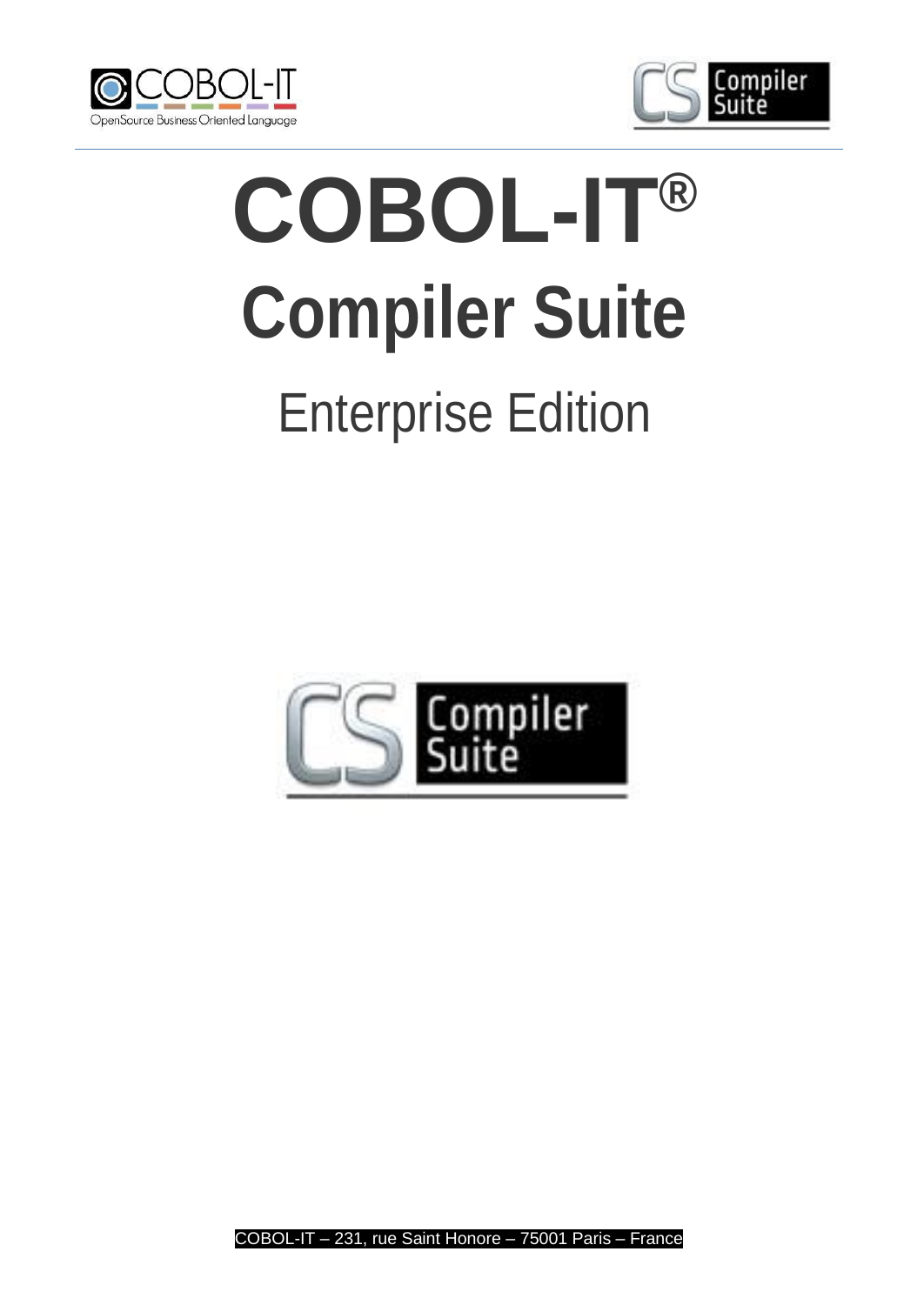



COBOL-IT Compiler Suite Enterprise Edition is an Enterprise COBOL Compiler Suite that is highly adapted to the needs of Enterprises with Mission Critical COBOL components in their Enterprise Solution Stack.



COBOL-IT Compiler Suite Enterprise Edition enables you to compile existing Enterprise COBOL programs and run the compiled objects in allOpenSystemsUnix,Linux,andWindowsplatforms.

COBOL-IT Compiler Suite Enterprise Edition provides interoperability with all of the core elements of your Enterprise Solution Stack, including databases, transactional monitors, data manipulation tools, indexed file systems and third-party tools.

COBOL-ITisadaptedtotheneedsoftheEnterprise-classCustomer. Ourtechnical teams have a record of success in completing transitions with minimal cost and minimal risk.

COBOL-IT Compiler Suite Enterprise Edition enables you to compile existing Enterprise COBOL programs and run the compiledobjectsin allOpenSystemsUnix,Linux,andWindowsplatforms.

COBOL-IT Compiler Suite Enterprise Edition provides interoperability with all of the core elements of your Enterprise Solution Stack, including databases, transactional monitors, datamanipulation tools, indexed file systems and thirdparty tools.

COBOL-ITisadaptedtotheneedsoftheEnterprise-classCustomer.Ourtechnicalteamshavearecordofsuccessin completing transitions with minimal cost and minimal risk.

## A POWERFUL TOOL SET

The COBOL-IT Compiler Suite Enterprise Edition® toolset includes:

#### COBOL-IT Compiler, Runtime and Debugger

An ANSI-85 compliant COBOL compiler,

Runtime libraries that have been developed to lower your costs and lower yourrisks by providing higher compatibility, interoperability and performance within your Enterprise Solution Stack,

A COBOL runtime which can be used to launch shared objects,

A powerful debugger API, expressed in both a command-line debugger and in an Eclipse-based Debugger Perspective. TheCOBOL-IT Debugger API canbeadaptedby theuser fortheirownneeds.Debugging tools includeaCoreDump utility and a Profiling utility which are built to provide data for analyzing.

#### **CitSORT**

CitSORT, a high-performance external SORT utility that is highly compatible with other COBOL external SORT utilities. CitSORT allows for reformatting of data that has been sorted, providing a useful reporting utility.

CitSORT provides data import and export functionality that can greatly facilitate the migration of data between indexed file systems orbetween sequential files andindexed files.

CitSORT can be configured to take full advantage of the multiprocessing capabilities of a host server.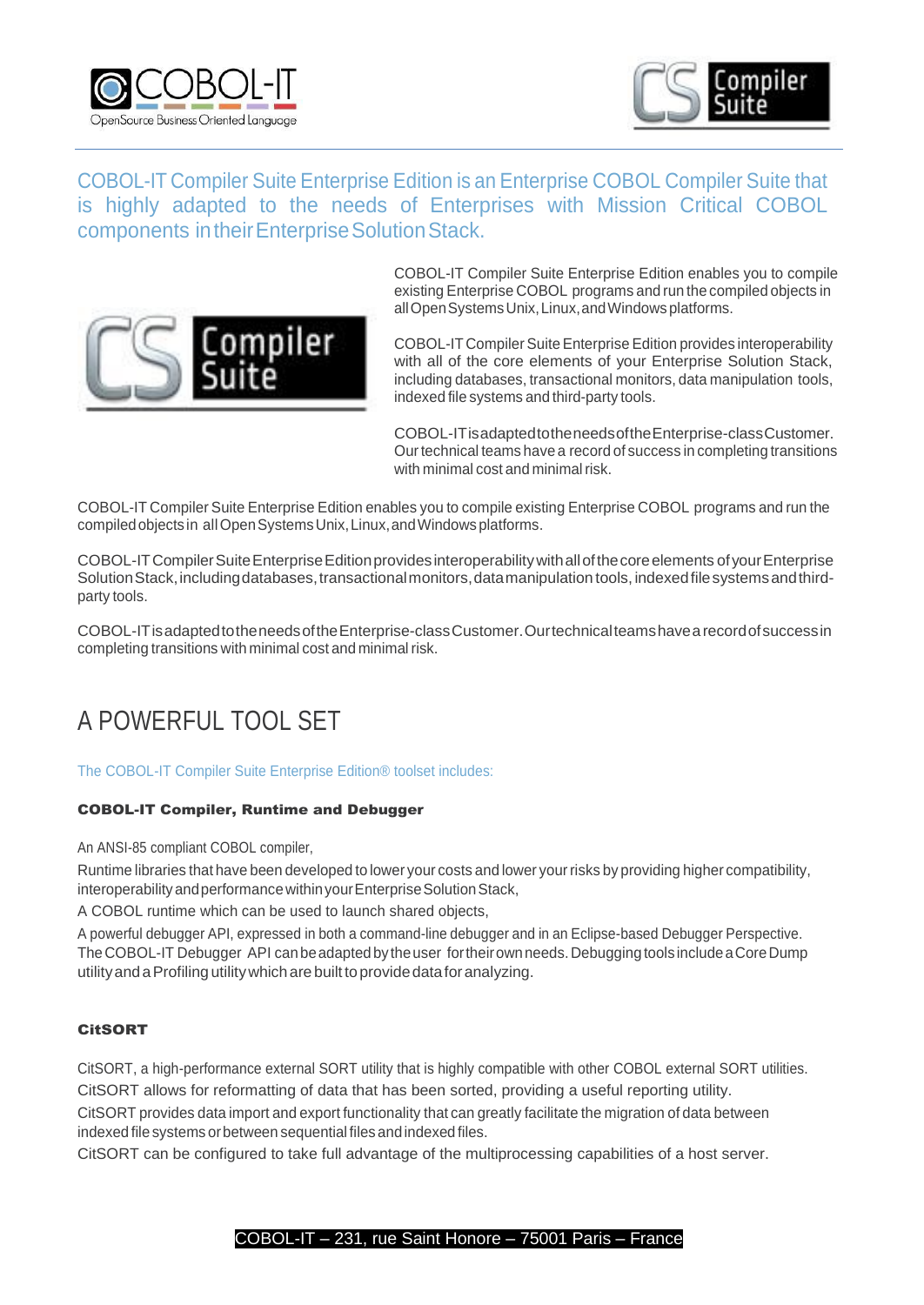



#### More…

EXTFHandEXTSMinterfacesallowingindustry-leadingISAMfilesystems and Data ManipulationToolstobeused with COBOL-IT.

Profiler, a profiling tool that tracks where the runtime spends time and generates a report in a comma-separated format that canbeviewedinExcel.

ACoreDump utility that canbeusedtoanalyzetheprecisestateofyourapplicationat themoment an ABEND occurs.

Special performance optimizations for large object files.

VBISAM, an Open Source ISAM file system well-suited for development needs.

## **COMPATIBILITY**

COBOL-IT'shighlevelofcompatibility withotherCOBOLcompilers minimizes costs byshortening the timeit takes to complete your move to COBOL-IT.

COBOL-ITaims notonly to provide compatibility atthe syntax level butforthe different behaviors that different COBOL vendors have developed naturally over the years.

COBOL-IT technicians will help you emulate the compiler flags and directives used by your application, so that your compile andruntimebehaviors can be maintained.

COBOL-IT's success in achieving a high level of compatibility with the Micro Focus compilers is demonstrated by our record of success in helping Micro Focus Customers move to COBOL-IT.

### PERFORMANCE

COBOL-IT object code derives some of its high performance from providing access to the optimization capabilities of the host "C" compiler, but it also possesses a wide range of optimization options that can make it run even faster.

Specific optimizations exist for:

Optimizing the object code for speed.

Passing "C" compiler flags for optimization directly to the host "C" compiler. The

CALL statement, both for resolving file names, and mapping external links. The

INITIALIZE statement, to improve the speed of initializing large tables.

The COMPUTE statement, where decimal conversions to binary are required.

The PERFORM statement, where tests for the return from the PERFORM are required.

The IF statement, where comparisons are made between literals and variables.

COBOL-IT's high-performance external sort utility, CITSORT, provides an invaluable replacement to

other external sort utilities such as DFSort on the Mainframe and MFSort in Open Systems.

## INTEROPERABILITY

Interoperability with third-party products is greatly facilitated by the COBOL-IT function of translating COBOL into "C" and using the host "C" compiler to create executable objects.

The COBOL-IT Compiler Suite Enterprise Edition allows you to build objects that interoperate with applications written in every programming language.

COBOL-IT works in partnership with the leading providers of Middleware and Database Solutions.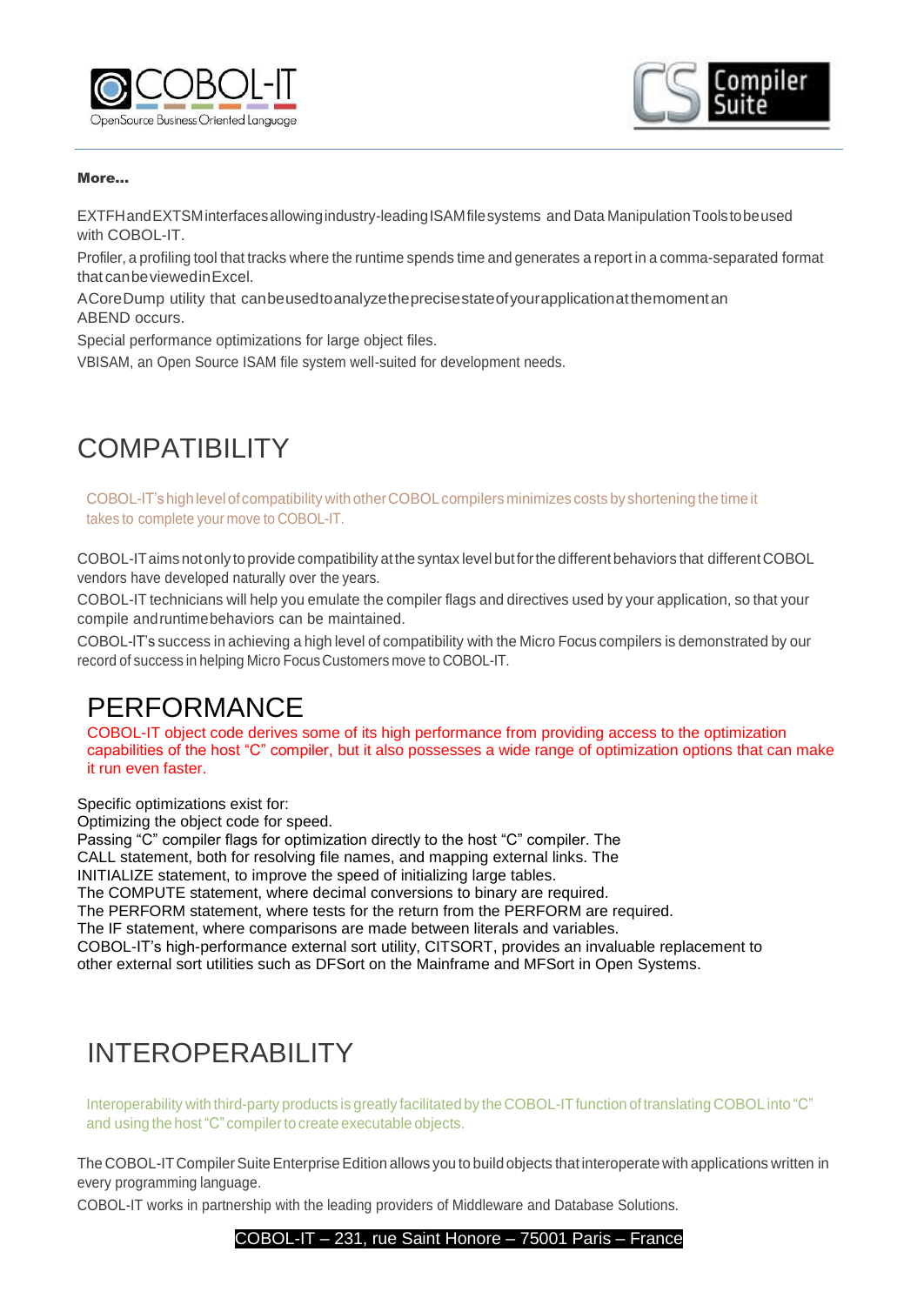



COBOL-IT's support for the EXTFH and EXTSM interfaces ensure that you will have connectivity to the file systems you require.

You can be assured that COBOL-IT will fit comfortably in your Enterprise Solution Stack.

Enterprise applications have very strict performance requirements. COBOL-IT's success is a reflection of their ability to consistently meet and surpass these requirements.

The COBOL-IT Compiler has the unique ability to fully leverage all of the characteristics of the "C" compiler, which are the product of years of research and development on the part of the platform vendor, and which include host-specific performance optimizations.

COBOL-IT Compiler Suite Enterprise Edition also provides a very high-performance external SORT utility, CitSORT, which can be configured to take full advantage of the multi-processing capabilities of the host server.

The COBOL-IT Profiler allows you to analyze where your application is spending time and consider ways to improve the performance.

The COBOL-IT Enterprise Runtime System, using COBOL-IT's Enterprise Runtime Libraries, has built-in optimizations for very large object files.

## LOWCOSTS+LOWRISKS=HIGHVALUE

COBOL-IT'scommitmentin the development ofits productsand its technical services is toprovide you with smoothest transition possible with the fewest changes to your application.

Altogether, this ensures that you can complete your transition successfully with the lowest costs and the lowest risks and realize the highest value from your investment in COBOL-IT.

## COBOL-IT COMPILER SUITE FEATURES AND BENEFITS

| <b>FEATURE</b>                            | <b>BENEFIT</b>                                                                                                                                                                                                                                                                                                      |
|-------------------------------------------|---------------------------------------------------------------------------------------------------------------------------------------------------------------------------------------------------------------------------------------------------------------------------------------------------------------------|
| Availability on all Open System Platforms | Easy to transition from any COBOL compiler on any system.                                                                                                                                                                                                                                                           |
| Open Source Core Technology               | Allows COBOL-IT to provide the highest value possible with a COBOL compiler<br>that satisfies your requirements.                                                                                                                                                                                                    |
| Subscription-based Pricing                | Provides Customers with a flat rate that secures the services they need when<br>they need them. Customers avoid expensive and sometimes unpredictable new<br>license costs.                                                                                                                                         |
| Highly optimizable object code            | COBOL-IT objects are created with the host machine's "C" compiler. All the<br>optimization capabilities of the "C" compiler are available to the COBOL<br>programmer. When performance is critical, COBOL-IT fast performance can<br>often be made even faster.                                                     |
| Compiler configuration file               | Eases the transition of applications developed using other COBOL compilers,<br>which may contain a lot of compiler flags and directives. COBOL-IT technicians<br>and certified COBOL-IT partners can help you navigate through these issues<br>and greatly shorten your transition time, saving you a lot of money. |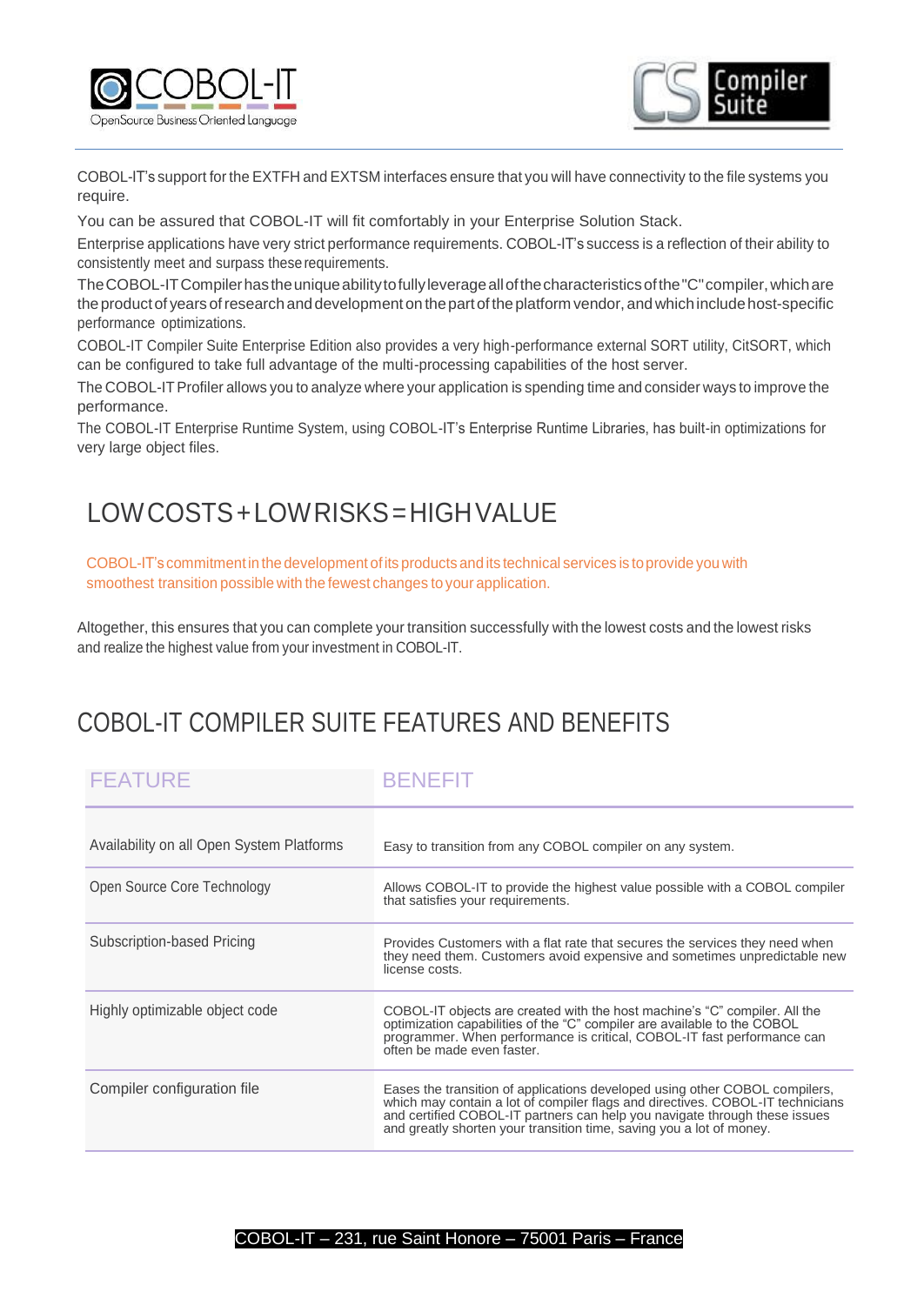



| Compatibility with EXTFH and EXTSM            | EXTFH compatibility provides the COBOL-IT Enterprise Runtime System<br>connectivity to any ISAM file system that is also EXTFH-compatible. EXTSM<br>compatibility provides accessibility to any external data manipulation module<br>that is EXTSM compatible.                     |
|-----------------------------------------------|------------------------------------------------------------------------------------------------------------------------------------------------------------------------------------------------------------------------------------------------------------------------------------|
| Database connectivity                         | COBOL-IT allows you to connect to Oracle 10 and Oracle 11 databases using<br>the Oracle Pro*COBOL pre-compiler. COBOL-IT's CitSQL Family of Pre-<br>compilers provide connectivity to MySQL, PostgreSQL, and Microsoft SQL<br>Server databases.                                    |
| <b>High-Performance External SORT Utility</b> | CitSORT is a very high performance external data manipulation / sort utility<br>which uses syntax compatible with DFSORT, MFSORT and ACUSort. It provides<br>a straightforward plug-and-play replacement for these other utilities in most<br>cases.                               |
| <b>ICU Code-page Support</b>                  | Opens the widest range of code-pages to users of COBOL-IT to ensure that<br>they will be able to develop their applications for users around the globe.                                                                                                                            |
| <b>EBCDIC Character Set Handling</b>          | Provides a high-value capability for Mainframe users allowing them to perform<br>batch processing in a Mainframe/Unix share folder. COBOL-IT's support for the<br>EBCDIC character set allows for the COBOL-IT compiler/runtime to be used and<br>save expensive mainframe cycles. |
| Profiler                                      | Records where the runtime is spending time, so that performance bottlenecks can be<br>easily identified and removed.                                                                                                                                                               |
| Debugging Tools                               | The debugger engine, cobcdb, is documented, and provides the ability to set<br>breakpoints, do a number of stepping operations, modify and display variables<br>and reproduce the state of programs loaded in memory in ABEND situations.                                          |
| <b>Checkpoint-Restore</b>                     | Users can store the state of their application runtime session in a checkpoint file.<br>This file can be used to restore the state of the runtime session, and resume the<br>runtime session at the checkpoint.                                                                    |

## PLATFORM SUPPORT

Forthe most recent information about Platform Support for the COBOL-IT Compiler Suite Enterprise Edition, please reference theCOBOL-ITPortList.